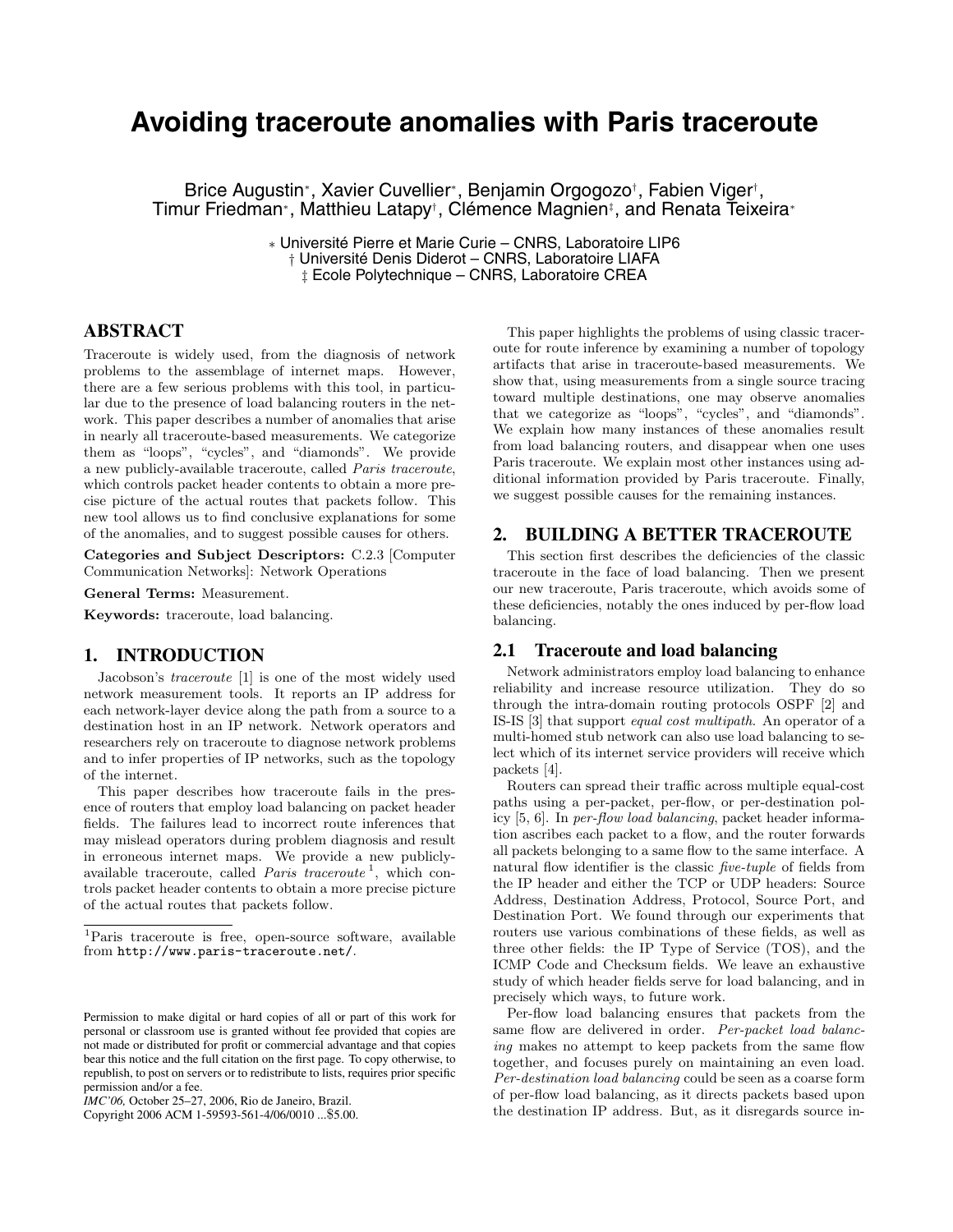formation, there is no notion of a flow per se. As seen from the measurement point of view, per-destination load balancing is equivalent to classic routing, which is also per destination, and so we will not explore it here.

Where there is load balancing, there is no longer a single route from a source to a destination. In the case of perpacket load balancing, a given packet might take any one of a number of possible routes. With per-flow load balancing, the notion of a single route persists for packets belonging to a given flow, but different flows for the same sourcedestination pair can follow different routes. Designing a new traceroute able to uncover all routes from a source to a given destination would be a significant improvement.

Classic traceroute is not adequate to the task, as it cannot definitively identify one single route from among many. It suffers from two systematic problems: it fails to discover true nodes and links, and it may report false links. These problems arise because traceroute discovers hops along a route with a series of probe packets, and the fact that a a load-balancing router, or *load balancer*, can direct these probes along different paths.

Our explanation of the problems draws on the example in Fig. 1. Here,  $L$  is a load balancer at hop 6 from the traceroute source, S. On the left, we see the true router topology at hops 6 through 9. Circles represent routers, and each router interface is numbered. Black squares depict probe packets sent with TTLs 6 through 9. They are shown either above the topology, if  $L$  directs them to router  $A$ , or below, if  $L$  directs them to router  $B$ . On the right, we see the topology that would be inferred from the routers' responses.



**Figure 1: Missing nodes and links, and false links.**

**Missing nodes and links.** Because routers B and C send no responses, nodes  $B_0$  and  $C_0$  are not discovered, and links such as  $(L_0, B_0)$  and  $(B_0, D_0)$ , cannot be inferred.

False links. L directs the probe with initial TTL 7 to A and the one with initial TTL 8 to B, leading to the mistaken inference of a link between  $A_0$  and  $D_0$ .

Classic traceroute sends three probes per hop, rather than one, but these problems do not go away. On a traceroute through the example topology, with purely random load balancing, the probability is  $0.5^3 \times 2 = 0.25$  that one of the two devices at hop 7, A or B, goes undiscovered. Similarly, the probability is  $0.75+0.25\times0.75=0.9375$  that two devices are discovered at hop 7 or hop 8, or both, making it ambiguous which links are true and which are false.

In the general case, there may be more than two next-hop interfaces following a load balancer. For instance, the newer Juniper routers permit up to sixteen equal-cost paths. It is certain that classic traceroute misses many nodes, and the possibility to infer many links, and that it has many ways to infer false links.

Topology inference systems based on traceroute handle these problems in different ways. Huffaker et al. recognize the problem for *skitter* [7], but they do not report a solution. In practice, the *arts++* tool for reading skitter data reports only the first address obtained for each hop. With *Rocketfuel* [8], Spring et al. attribute a lower confidence level to links inferred from hops that respond with multiple addresses. Still, they include all these links in the database from which they construct a network's topology. Their hope is that a subsequent alias resolution step will eliminate at least some of the false links. However, this only works if load balancing takes place over multiple links between the same pair of routers.

Where there is per-flow load balancing, traceroute's own behavior causes the problems. When sending UDP probes, it systematically varies the Destination Port field. When sending ICMP Echo probes, it varies the Sequence Number field. It does so because it needs to match routers' responses with the probes that elicited them. A router that sends an ICMP Time Exceeded response encapsulates the IP header of the packet that it discarded, plus the first eight octets of data [9, p.5], which, in the case of UDP or ICMP Echo probes, means the transport-layer header. A unique value in the probe header ensures a uniquely tagged response. Unfortunately, as we have found in our experiments, varying any field in the first four octets of the transport-layer header amounts to changing the flow identifier for each probe. The Destination Port field is in the first four octets of the UDP header, and, though the Sequence Number field is in the second four octets of the ICMP Echo header, varying this field varies the Checksum field, which is in the first four octets.

## **2.2 A new traceroute**

We introduce Paris traceroute, a new traceroute designed for networks with load balancing routers. Its key innovation is to control the probe packet header fields in a manner that allows all probes towards a destination to follow the same path in the presence of per-flow load balancing. It also allows a user to distinguish between the presence of per-flow load balancing and per-packet load balancing. Unfortunately, due to the random nature of per-packet load balancing, Paris traceroute cannot perfectly enumerate all paths in all situations. But it can do considerably better than the classic traceroute, and it can flag those instances where there are doubts.

Maintaining certain header fields constant is challenging because traceroute still needs to be able to match response packets to their corresponding probe packets. Paris traceroute does this by varying header fields that are within the first eight octets of the transport-layer header, but that are not used for load balancing. For UDP probes, Paris traceroute varies the Checksum field. This requires manipulating the payload to yield the desired value, as packets with an incorrect checksum are liable to be discarded. For ICMP Echo probes, Paris traceroute varies the Sequence Number field, as does classic traceroute, but also varies the Identifier field, so as to keep constant the value for the Checksum field.

Paris traceroute also sends TCP probes, unlike classic traceroute, but like Toren's variant *tcptraceroute* [10]. For TCP probes, Paris traceroute varies the Sequence Number field. No other manipulations are necessary in order to maintain the first four octets of the header field constant.

Paris traceroute's TCP probing is not innovative in the same way as its UDP and ICMP Echo probing, as tcptracer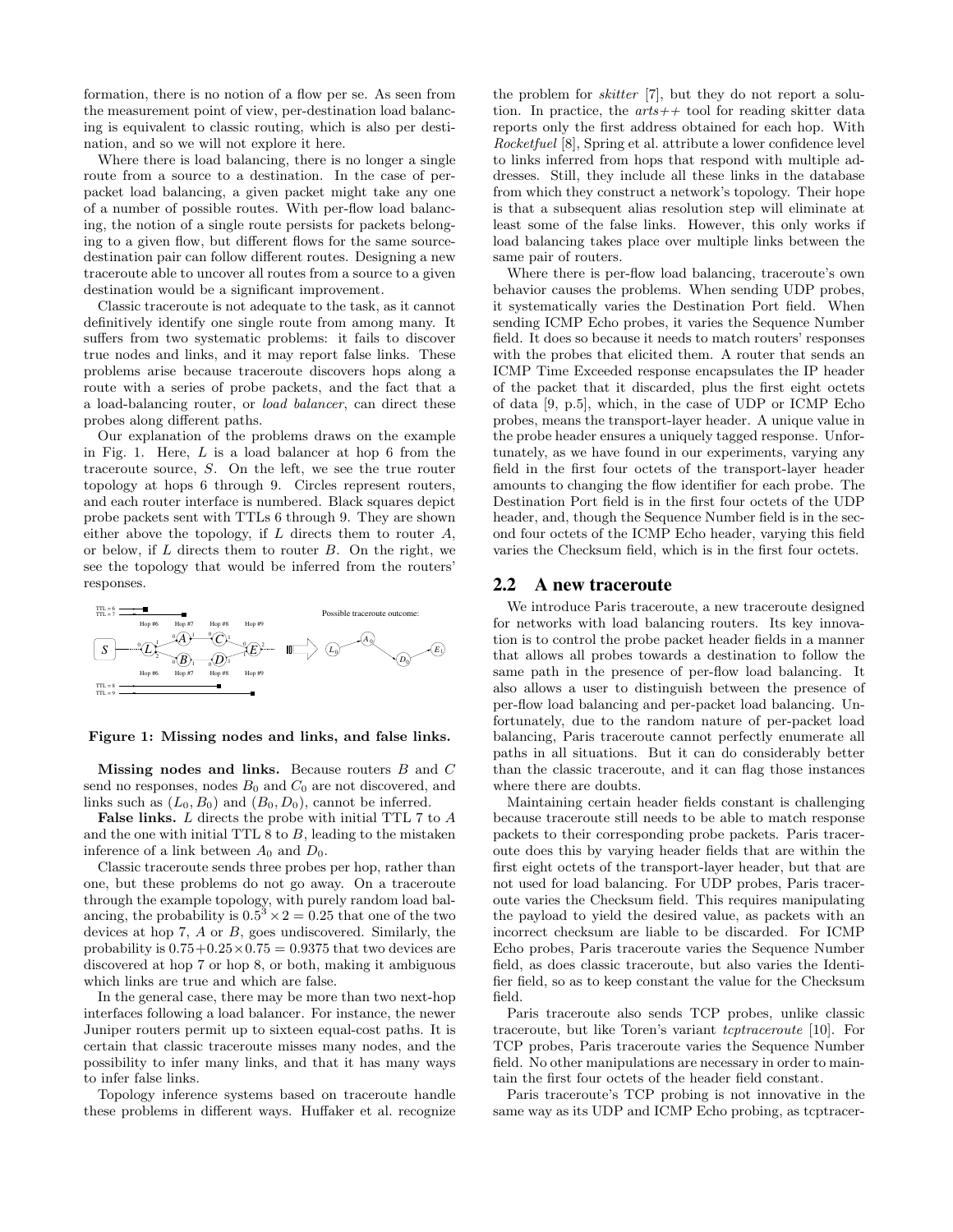oute already maintains a constant flow identifier. In order to more easily traverse firewalls, tcptraceroute by default sets probes' Destination Port field to 80, emulating web traffic, and varies the Identification field in the IP header. However, no prior work has examined the effect, with respect to load balancing, of maintaining a constant flow identifier for probe packets.

Fig. 2 summarizes the IP, UDP, ICMP Echo, and TCP header fields that are used by load balancers, classic traceroute, tcptraceroute, and Paris traceroute. We do not label the ICMP Type field as used for load balancing, because, in our experiments, routers have not sent responses to ICMP probes of any type other than ICMP Echo. Based on our experiments with UDP, TCP, and IPSec probes, we nonetheless are inclined to believe that routers blindly employ the first four octets in the transport-layer header for per-flow load balancing.



#### **Figure 2: The roles played by packet header fields.**

In addition to fixing the flow identifier problem, Paris traceroute provides additional information that helps a user recognize certain other traceroute anomalies. The *probe TTL* is the TTL that is found in the IP header of the probe packet that is encapsulated in the ICMP Time Exceeded response. This value corresponds to the probe's TTL when the router received it and decided to discard it. Under normal traceroute behavior, this value is one. A value other than one signals an anomaly. The *response TTL* is the TTL from the IP header of the Time Exceeded response itself. This value, available also through classic traceroute, helps us infer the length of the return path. Finally, the *IP ID* is the Identification field from the IP header of the Time Exceeded response. This field is set by the router with the value of an internal 16-bit counter that is usually incremented for each packet sent. The IP ID can help identify the multiple interfaces of a same router, as described in the *Rocketfuel* work [8], or uncover different routers and hosts hidden behind a firewall or a NAT box, as described by Bellovin [11].

# **3. MEASUREMENT SETUP**

To study traceroute anomalies, we conduct side-by-side measurements with classic traceroute and Paris traceroute. These experiments form a case study showing how Paris traceroute finds more accurate routes and yields knowledge concerning the causes of each anomaly. As observations from other vantage points towards other destination sets would reveal different numbers, the particular values from this study cannot be considered statistically representative.

Our measurement source is located at the LIP6 laboratory of the Universit´e Pierre et Marie Curie, in Paris, France. The university has only one connection to the internet via the French academic backbone, Renater. We measured during one month, from 12 June to 12 July, 2006.

Our destination list consists of 5,000 randomly chosen pingable IPv4 addresses, without duplicates, and in random order. We only consider pingable addresses so as to avoid the artificial inflation of traceroute anomalies in our results that would come from tracing towards unused IP addresses [12].

We launch 32 parallel processes that each probe 1/32 of the destination list. Each process selects a destination d from its portion of the list and proceeds as follows:

- 1. Trace a route to d with Paris traceroute, sending one UDP probe per hop, and waiting up to 2 sec. to receive a reply at one hop before sending a probe to the subsequent hop. For the entire sequence of probes to  $d$ , we set an unchanging five-tuple, with Source and Destination Port values chosen at random from the range [10,000, 60,000]. We set the minimum TTL to two, to skip the routers inside the university network.
- 2. Trace a route to d using an instance of classic traceroute, using the same timing parameters as Paris traceroute. We use NetBSD traceroute version 1.4a5, also sending one UDP probe per hop. As per traceroute's default behavior, the Source Port value is set to the running process identifier (PID) plus 32,768, and the initial Destination Port value is set to 33,435, and is incremented with each probe sent.

No trace contains more than eight consecutive non-responses or extends further than 39 hops. Receipt of an ICMP Destination Unreachable response terminates a trace immediately.

One round of measurements to all destinations takes approximately one hour and eleven minutes, at a rate of approximately 27.3 seconds for both a Paris traceroute and a classic traceroute to a given destination. We perform consecutive rounds of measurements, and the results presented here are based on the 556 rounds that we completed during our observation period.

For the 90 million responses that contain valid IP Source Address values, we map the address to an AS number using Mao et al.'s technique [13]. Our traces cover 1,122 different ASes, which corresponds to five percent of the ASes in the internet today. Our traces traverse all nine tier-1 ISP networks and 64 of the one hundred top-20 ASes of each region according to APNIC's weekly routing table report <sup>2</sup>. Invalid IP addresses account for 19 thousand responses. The probes that did not receive a response are called *stars*, as they appear as such  $($ <sup>\*\*</sup> $)$  in traceroute output. Stars typically appear at the ends of routes, with just 2.6 million appearing in the midst of responses.

<sup>2</sup>APNIC automatically generates reports describing the state of internet routing tables. It ranks ASes for each of five world regions according the number of networks announced.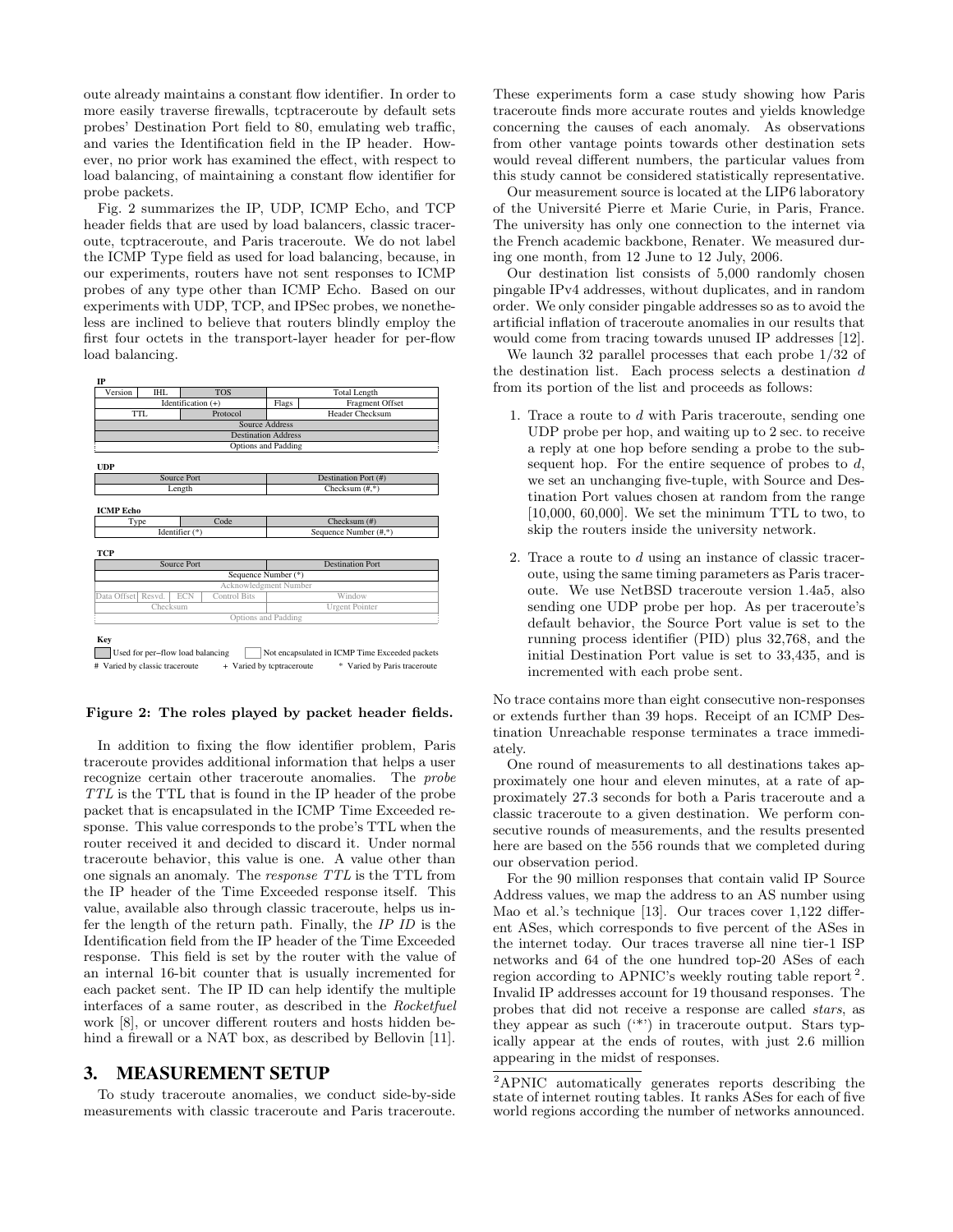# **4. ANOMALIES**

We focus our observations on three topology anomalies that we observe in measured routes, which we call loops, cycles, and diamonds. We will see that these anomalies largely disappear when routes are measured with controlled header fields. We observe load balancing, and the changes that come from tracing with Paris traceroute, in seven of the nine tier-1 ASes, and in 17 of the 64 top regional ASes through which we trace.

Throughout this section, we define a *measured route* to be the  $\ell$ -tuple  $R = (r_0, \dots, r_\ell)$  where  $r_0$  is the source address, and, for each i,  $1 \leq i \leq \ell, r_i$  stands either for the IP address received when probing with TTL  $i$ , or for a star if none was received. Our formal definition, or *signature*, of each anomaly is in terms of the addresses seen in measured routes. We may see multiple instances of a loop, cycle, or diamond with a given signature.

## **4.1 Loops**

In some measured routes, the same node appears twice or more in a row: we call this a *loop*. Formally, a loop is observed on IP address  $r_i$  with destination d if there is at least one measured route towards d containing  $\cdots$ ,  $r_i$ ,  $r_{i+1}$ ,  $\cdots$ with  $r_i = r_{i+1}$ . The term 'address' implies that  $r_i$  is not a star. A loop's signature is a pair  $(r, d)$ , where r is the address involved in the loop and  $d$  is the destination. In the normal course of routing, a router does not forward a packet back to the incoming interface. Hence, loops are most likely an artifact of the measurement itself.

### *4.1.1 Possible causes*

One cause of loops is **load balancing** on paths with different lengths. Fig. 3 depicts an example where the load balancer L forwards the probes having initials TTL 7 and 8 to router A and the probe having initial TTL 9 to router B, resulting in two responses from the same router, E. (We assume, for this example, that both responses are generated from the same interface,  $E_0$ .) The same scenario could arise



**Figure 3: A loop caused by load balancing.**

due to a **routing change** that forced packets from the path through  $A$  to the one through  $B$  in the middle of a traceroute. In particular, this occurs if the routing change happens between the time S receives the response to its probe with TTL 8 and the time that it emits the probe with TTL 9.

Not all loops are caused by load balancing or routing changes, however, and we found several other explanations:

**Zero-TTL forwarding.** This explanation is mentioned in the traceroute manual, which says that misconfigured routers forward packets with a TTL equal to zero, whereas they are supposed to drop them and generate an ICMP Time Exceeded response. Fig. 4 depicts an example, in which the faulty router is  $F$ . The probe sent with initial TTL 7 ought to be dropped by  $F$ , but instead it is forwarded to router

A, which sends a response with probe TTL zero. (See the definition of "probe TTL" at the end of Sec. 2.2.) Then, in response to the subsequent probe, A sends a normal response, with probe TTL one.



#### **Figure 4: A loop caused by zero-TTL forwarding.**

When there is a loop, we check for zero-TTL forwarding by looking at the probe TTL. We check that the first of the two ICMP Time Exceeded responses that form a loop has a probe TTL equal to zero and the second a probe TTL of one. The examination of the IP IDs from the two reply packets should indicate that they come from the same router.

**Address rewriting.** Gateway routers, like NAT boxes and some firewalls, replace the Source Address field of all ICMP packets that originate within the subnetwork to which it is attached with a single IP address. Hence, all probes to a destination behind such a gateway will appear to come from the same router. In practice, we find such loops only at the end of measured routes.



#### **Figure 5: A loop caused by address rewriting.**

We detect address rewriting using the response TTL (see the definition at the end of Sec. 2.2) and the IP ID of all packets involved in the loop. All ICMP messages generated by a router will have the same initial TTL (most routers use the default TTL for ICMP, which is 255). If the response TTL is different at each hop, then the responses are likely to come from different routers. The example in Fig. 5 presents a network with a NAT box  $N$ , and routers  $B$  and  $C$  behind this NAT box. We assume that all routers use the default initial TTL and we indicate the response TTL for each hop below the respective probe. Even though the responses to probes with initial TTLs 7, 8, and 9 all indicate  $N_0$ , the response TTL decreases because the routers are indeed further away. We can verify that a loop corresponds to a NAT box using the IP ID.

**Unreachability message.** This type of loop arises when a router is unable to forward probes, perhaps due to failures or routing instabilities. The router treats as normal the first probe that it receives, with TTL equal to one, and generates an ICMP Time Exceeded reply. But a subsequent probe that arrives at the router, with TTL greater than one, causes an ICMP Destination Unreachable response. In such a circumstance, classic traceroute outputs the same address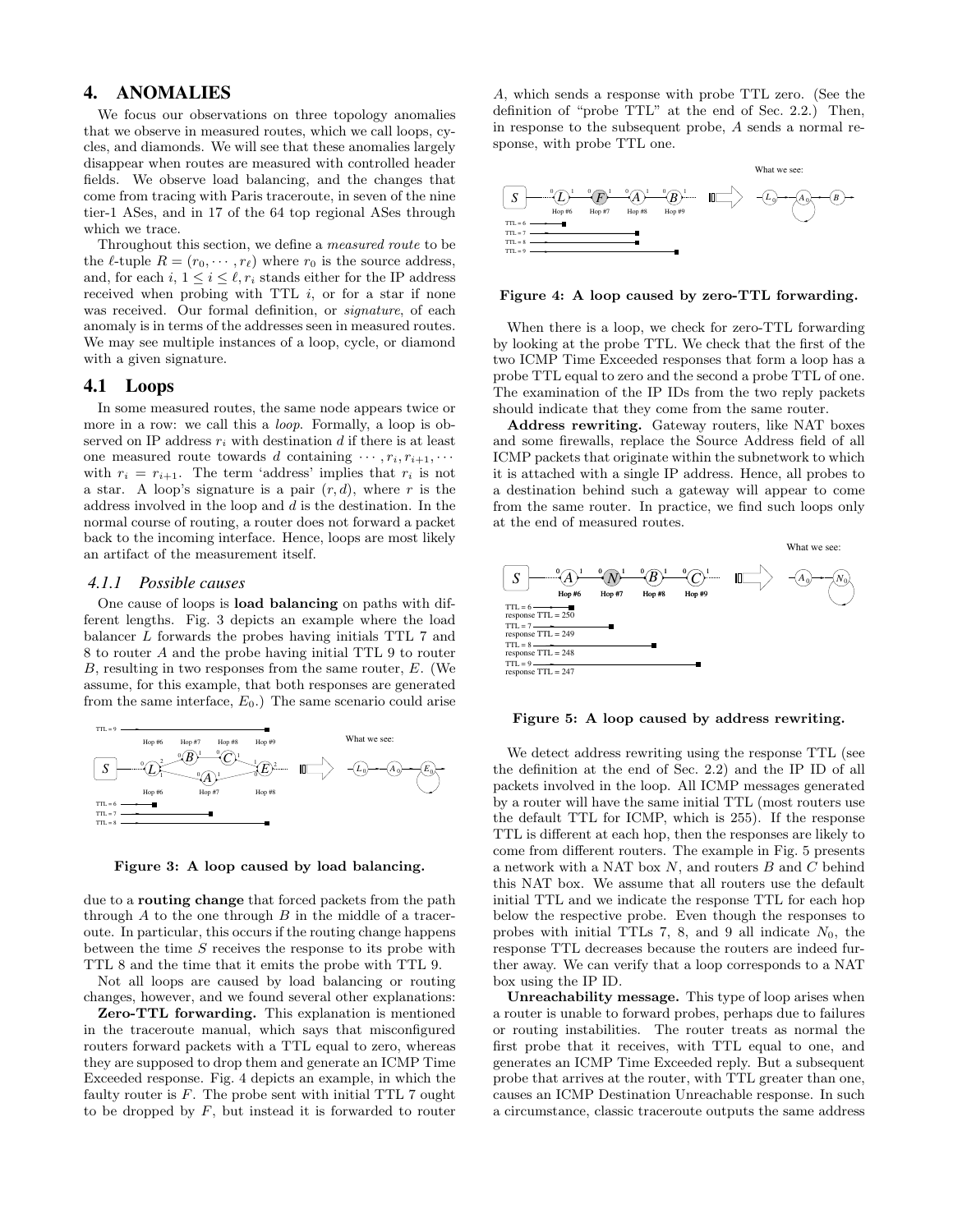for each response. If not interpreted correctly, it appears to be a loop. Both classic traceroute and Paris traceroute will flag the second response with '!H' or '!N', for host or network unreachable, and then halt. When a loop appears at the end of a measured route, we look for these flags to identify this scenario.

## *4.1.2 Statistics*

Loops appear to be surprisingly common: 5.3% of the measured routes contained at least one of them. Moreover, loops were observed on routes towards 18% of the destinations, and 6.3% of all the addresses discovered in our traces were in a loop at least once. These last two values will grow if the measurements last longer, because new loops constantly appear, even after a month of probing. This effect is related to the observation that many loop signatures are rare: 18% of them were observed on only one round of measurements among 556.

We compare the traces obtained with classic traceroute and with Paris traceroute. The loops that are caused by per-flow load balancing are absent from the latter, and we estimate the proportion of such loops to be 84.7%. This value is necessarily imprecise, as routing dynamics may cause each traceroute to see slightly different paths, with different quantities of loops of each possible type. For instance, a small portion of loops, equivalent in quantity to 0.25% of the loops seen by classic traceroute, are seen only by Paris traceroute. By conducting the two traceroutes for each destination close together in time, we hope to have minimized the impact of routing dynamics.

Having filtered out loops due to per-flow load balancing, it is possible to ascribe other causes to many of the rest. Zero-TTL forwarding explains 6.9%, address rewriting explains 2.8%, and unreachability messages explain 1.2% of the loops. We suppose the remaining 4.4% of loops to be caused by perpacket load balancing, but as of yet we cannot verify such an assertion.

# **4.2 Cycles**

Formally, a measured route  $R$  is said to be *cyclic* on an IP address  $r$  if it contains  $r$  at least twice, separated by at least one address  $r'$  distinct from  $r$ . This distinction ensures that we do not misinterpret possible loops as cycles. A *cycle*'s signature is a pair  $(r, d)$  such that at least one measured route towards  $d$  is cyclic on  $r$ .

#### *4.2.1 Possible causes*

Just as loops can be generated by load balancing over paths that have a length difference of one, **load balancing** is also a possible cause for cycles when the difference in path lengths is greater than one. Similarly, an **unreachability message** (described in Sec. 4.1) issued by a router that has already appeared in the measured route can be responsible for a cycle. Finally, packets may truly follow cyclic routes when they are caught in a **forwarding loop**, which may happen during routing convergence.

We identify cycles caused by load balancing and unreachability messages in manners similar to the ways described in Sec. 4.1. To identify cycles that were induced by forwarding loops, we looked for some periodicity in the measured routes: we should repeatedly observe a fixed sequence of addresses. Paris traceroute also allows us to infer that all appearances of a given address indeed come from one router, by checking that the IP ID contains values that increment, and by a relatively small amount, with each cycle. We can infer in the same way that different addresses come from different routers.

### *4.2.2 Statistics*

Cycles are less common than loops: they appear on only 0.84% of the measured routes. On the other hand, they appear on a broader range of the nodes: we observe cyclic measured routes towards 11% of the destinations, and the cycles concern 3.6% of the IP addresses discovered during our experiment. They are rarer events than loops: we observe 30% of cycle signatures on only one measurement round among 556. Overall, we observe each cycle signature in only 6.8 measurement rounds on average, or in 1.2% of the rounds.

By comparing the traces obtained with classic traceroute and Paris traceroute, we estimate that 77.7% of the cycles seen by classic traceroute are due to per-flow load balancing. Forwarding loops explained 20.0%, and unreachability messages explained 1.2% of the cycles. We suppose the remaining 1.1% of loops to be caused by the use of fake IP addresses and by per-packet load balancing, but as of yet we do not have a reliable method to prove these assertions.

#### **4.3 Diamonds**

Whereas loops and cycles can appear when we probe, as we do, with only one probe per hop, diamonds can only arise if probing involves multiple probes per hop. To study diamonds, we created two graphs for each of the 5,000 destinations: one composed from all the classic traceroutes towards that destination, and the other from the Paris traceroutes. Within a graph, a  $diamond'$ s signature is a pair  $(h, t)$  of IP addresses, such that there are  $k \geq 2$  IP addresses  $r_1, \ldots, r_k$ seen on measured routes of the form  $\dots, h, r_i, t, \dots$ 

Fig. 6 presents, on the left, a network with a load balancer L that splits packets along three different paths. On the right, we see one possible outcome from classic traceroute sending three probes per hop. For clarity, we omit the probe packets. The ordered pairs  $(L_0, D_0)$ ,  $(L_0, E_0)$ ,  $(A_0, G_0)$  and  $(B_0, G_0)$  are diamonds. Note that  $(C_0, G_0)$  is not a diamond because there is only one interface,  $D_0$ , between  $C_0$  and  $G_0$ . Space does not permit us here to describe our observations of



**Figure 6: An example of several diamonds.**

more complex diamond-like anomalies, such as those having greater lengths.

#### *4.3.1 Possible causes*

The main cause for the apparition of diamonds is **load balancing**. As presented in Sec. 2 (see Fig. 1), load balancing can cause traceroute to report false links, and we can easily have cases in which we falsely detect all possible links between interfaces at successive hop levels, inducing the appearance of diamonds. So although a small portion of the diamonds can be attributed to the true topology of